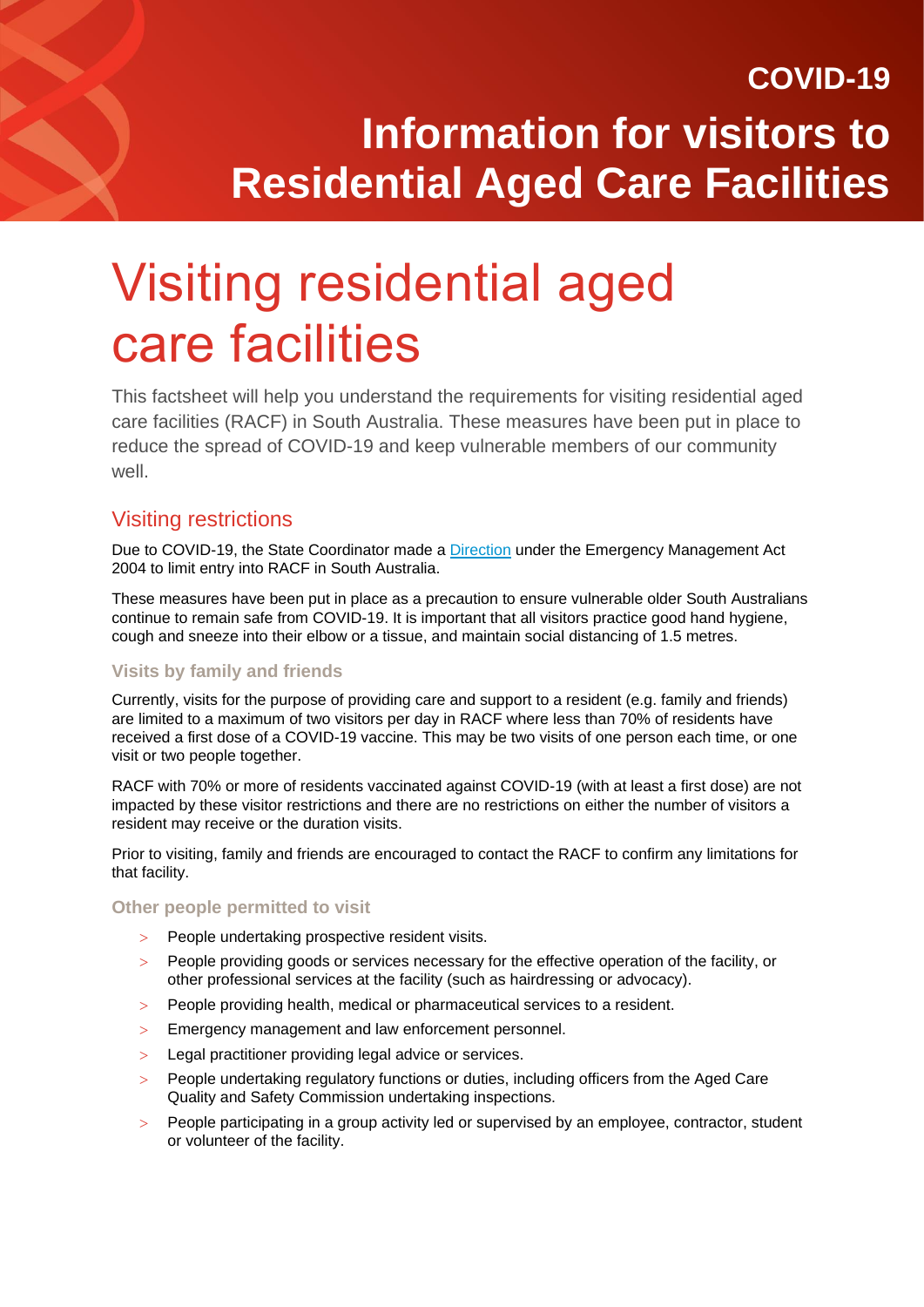### **Prohibited visitors**

Until further notice, you are not permitted to enter or remain on the premises of a RACF in SA if:

- $>$  You have been a close contact of a positive COVID-19 case within the last 14 days.
- You have a fever (>38), or have a history of fever and chills in the past 72 hours, or symptoms of acute respiratory infection (e.g. cough, sore throat, runny nose, shortness of breath) or loss of taste or smell or diarrhoea and vomiting.
- You have undertaken a COVID-19 test and are awaiting the test result, unless you submitted to the COVID-19 test in accordance with routine surveillance.
- You have not been vaccinated against seasonal influenza.
- You have not been vaccinated against COVID-19 (from 6 December 2021). This includes at least two doses of a COVID-19 vaccine and a booster if you are eligible.

#### **Undertaking visits safely**

The RACF is responsible for putting processes in place to ensure that residents are able to receive visitors safely. You must follow the instructions given by staff about how and when visits can take place.

- A person (other than a resident or a child under 12 years) must not enter or remain on the premises of a RACF, unless the person is **wearing a face mask** (covering mouth and nose) at all times when in the physical presence of other persons. The requirement for a mask does not apply:
	- o when the person is eating or drinking;
	- $\circ$  the wearing of a mask will hinder the provision of the relevant care and/or impact resident safety or wellbeing;
	- $\circ$  by a person who has a relevant medical condition, including problems with their breathing, a serious condition of the face, a disability or a mental health condition; or
	- $\circ$  in circumstances where the ability to see the mouth is essential for communication, such as to enable communication by or with any person who is deaf or hard of hearing.
- $>$  It is recommended (not mandatory) that children are encouraged to wear a mask when visiting a RACF if appropriate in the circumstances and they are able to do so, as they are not currently able to be vaccinated. Children under the age of 2 should not wear a mask or face covering.
- Anyone entering a RACF, including employees, contractors, volunteers and visitors, must check-in using [COVID Safe Check-In](https://www.covid-19.sa.gov.au/restrictions-and-responsibilities/covid-safe-check-in) (QR Code) upon entry to capture their relevant contact details. If they are not able to use the COVID Safe Check-In, they must sign in using a paper record.
- $>$  All visitors will be screened upon entry to ensure they do not fall within any of the prohibited categories.
- Visitors should adhere to physical distancing of 1.5m wherever possible, particularly in communal areas being used by other residents, staff and visitors.
- $>$  Practice good hand hygiene wash regularly with soap and water or an alcohol based rub.
- Practice proper coughing etiquette cover coughs and sneezes with your elbow or a tissue.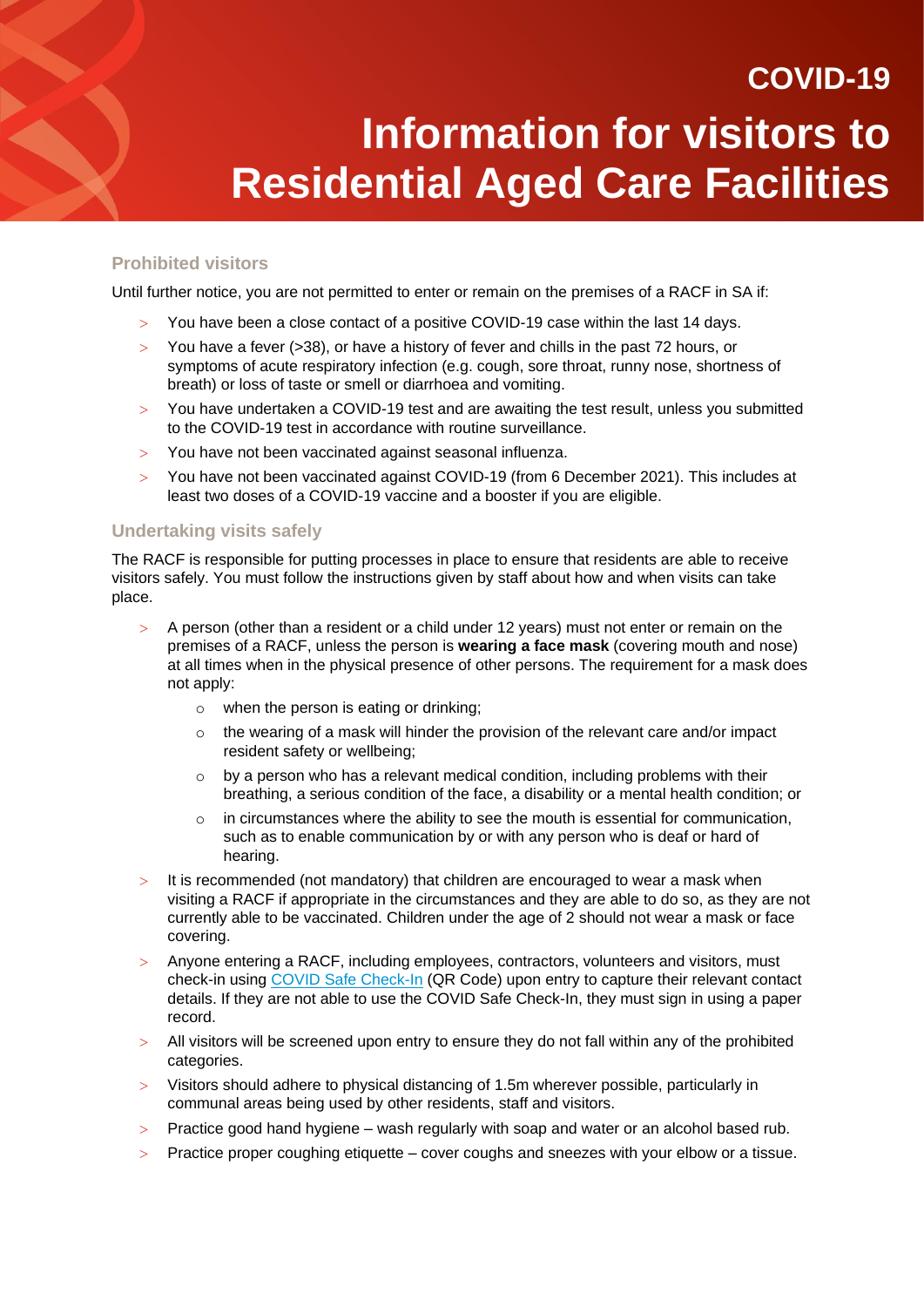Any person providing care to a resident who has undertaken a COVID-19 test must wear appropriate PPE when providing care to that resident until the test result is known.

#### **Compassionate visits**

Visits for the purpose of providing end of life support are permitted, including by children. Operators of residential aged care facilities have been asked to take particular care to balance the need to protect residents, staff and others from the risk of transmission of COVID-19, while supporting the rights and wellbeing of residents and their families.

- Compassionate visits should be given to people in palliative care and those nearing end of life. Under the Direction, 'end of life' is defined as a person for whom death is imminent (likely within 2 weeks). Visits for the purpose of providing end of life support to a resident are permitted and numbers of visitors are not restricted in these circumstances.
- Visitors who are providing end of life support to a resident are permitted to visit if they have not yet received their COVID-19 or flu vaccination, however, they must take all reasonable steps to get vaccinated as soon as practicable after their initial visit.
- Visitors who have not been vaccinated against COVID-19 must wear appropriate PPE at all times while attending the RACF to provide end of life support.

#### **Visitors during COVID-19 outbreaks**

Wherever possible, processes should be put in place to ensure that residents are able to receive essential visitors safely during an outbreak.

For further information, refer to the Industry Code for Visiting Residential Aged Care Homes during [COVID-19](https://www.cota.org.au/policy/aged-care-reform/agedcarevisitors/) and the [Interim Guidance for the management of COVID-19 Outbreak in Residential Aged](https://www.sahealth.sa.gov.au/wps/wcm/connect/eb833a9a-8fff-4ce2-a480-03ffb3425715/20220120+Residential+Aged+Care+Facilities+Plan+January+22.pdf?MOD=AJPERES&CACHEID=ROOTWORKSPACE-eb833a9a-8fff-4ce2-a480-03ffb3425715-nVS6UTm)  [Care Facilities.](https://www.sahealth.sa.gov.au/wps/wcm/connect/eb833a9a-8fff-4ce2-a480-03ffb3425715/20220120+Residential+Aged+Care+Facilities+Plan+January+22.pdf?MOD=AJPERES&CACHEID=ROOTWORKSPACE-eb833a9a-8fff-4ce2-a480-03ffb3425715-nVS6UTm)

### Flu vaccination requirements

From 1 June 2021, you must be vaccinated against 2021 seasonal influenza in order to visit a RACF in SA.

The only exemptions to this requirement are:

- $>$  If you have a medical contraindication to the flu vaccine (such as a person who has a history of anaphylaxis or has had Guillain-Barré Syndrome following vaccination, or who is taking check point inhibitor medication for cancer treatment).
	- $\circ$  You will need to provide the RACF with a letter from a medical practitioner to confirm this before they will allow you to visit.
- $>$  If all reasonable steps have been taken to access the flu vaccine and it is not reasonably available.
- $>$  Infants aged 6 months or younger.

Visitors will be asked to provide evidence of their immunisation status when visiting. Appropriate evidence may include a statement or record from a health practitioner, or an immunisation history statement available from Medicare online or the Express Plus Medicare mobile app.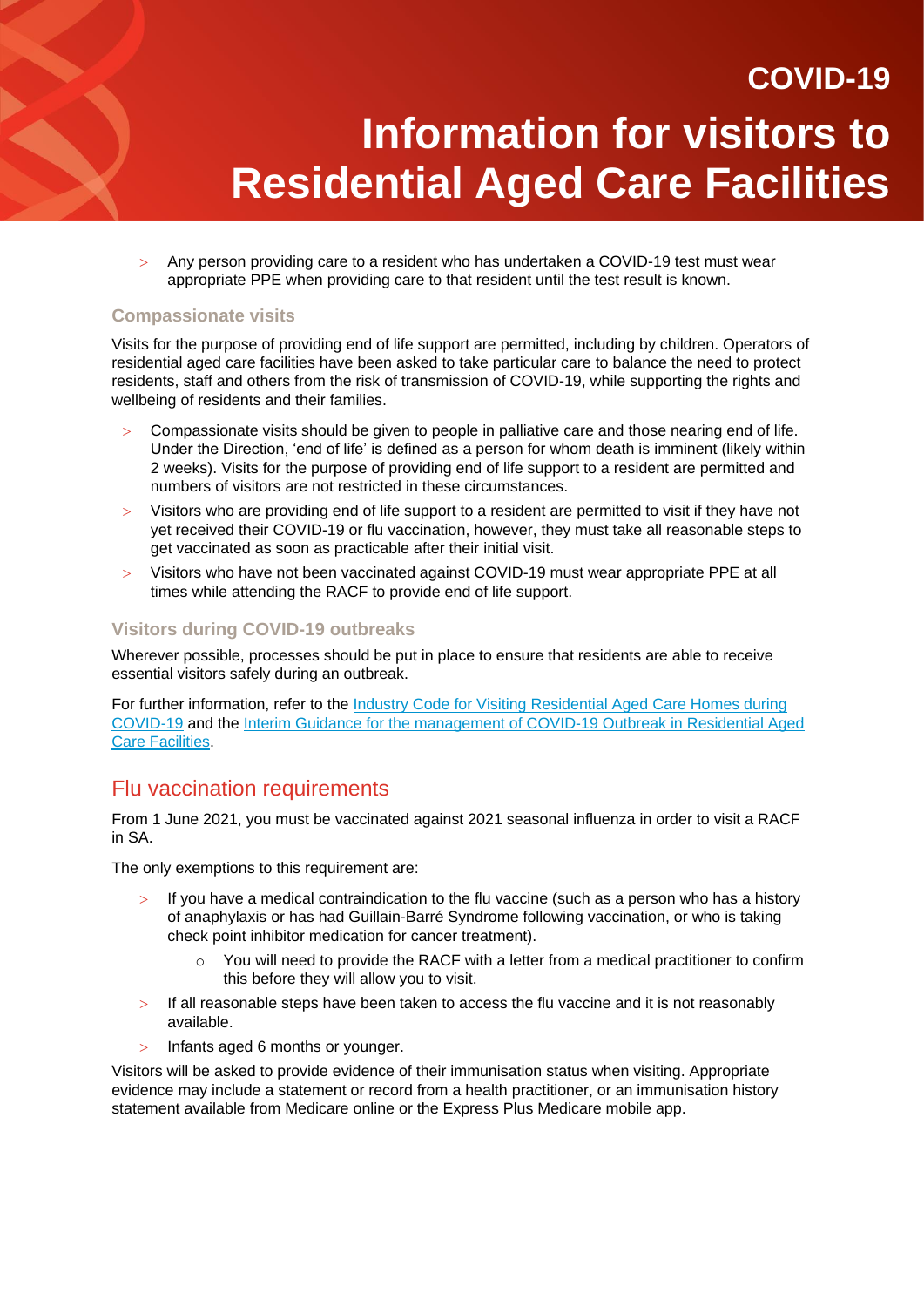# COVID-19 vaccination requirements

From 6 December 2021, you must be vaccinated against COVID-19 in order to visit a RACF in SA. From 29 January 2022, this includes two doses of a COVID-19 vaccine and a booster vaccine if you are eligible.

The only exemptions to this requirement are:

- $>$  the person is aged 12 years and 2 months or less.
- $>$  the person has a medical certificate or letter from a legally qualified medical practitioner certifying that the person:
	- has a medical exemption from receiving a TGA approved COVID-19 vaccine on either a permanent or temporary basis in accordance with the guidelines published from time to time by ATAGI; or
	- o has a medical exemption on either a permanent or temporary basis from receiving the preferred vaccine as recommended by ATAGI for the person's age; or
	- $\circ$  has an appointment to be assessed by a medical specialist or has commenced an assessment with a medical specialist to determine whether they have a medical exemption from receiving a COVID-19 vaccine on either a permanent or temporary basis in accordance with the guidelines published from time to time by ATAGI.

The certificate or letter must clearly outline the reason for the exemption and the exemption must be endorsed by the Chief Public Health Officer or her delegate (which must be provided to the operator of the RACF).

#### **Requesting an exemption**

- 1. You will need to get a medical certificate form a qualified medical practitioner that clearly outlines the reason for an exemption in line with the Australian Technical Advisory Group on Immunisation (ATAGI) guideline: [www.health.gov.au/resources/publications/atagi-expanded](http://www.health.gov.au/resources/publications/atagi-expanded-guidance-on-temporary-medical-exemptions-for-covid-19-vaccines)[guidance-on-temporary-medical-exemptions-for-covid-19-vaccines](http://www.health.gov.au/resources/publications/atagi-expanded-guidance-on-temporary-medical-exemptions-for-covid-19-vaccines)
- 2. Your medical practitioner must complete an **SA Health Chief Public Health Officer** [Immunisation Exemption Application Form.](https://www.covid-19.sa.gov.au/__data/assets/pdf_file/0004/482143/21022.29-COVID-immunisation-exemption-application-form-V2.pdf)
- 3. Submit your completed form and medical certificate to [Health.NJNPExemptions@sa.gov.au.](mailto:Health.NJNPExemptions@sa.gov.au)
- 4. Your application for an exemption must be approved by the Chief Public Health Officer (CPHO). If approved, the CPHO will provide a signed exemption letter that can be provided to the RACF.

#### **Window visits**

If you have not been vaccinated against seasonal influenza or COVID-19, you may be offered a 'window visit' to stay in contact with your loved one. These visits are allowed in the following circumstances:

- You must remain on the outdoor side of the closed window, with the resident to remain indoors.
- $>$  Social distancing must be maintained at all times and there must be no contact with other visitors or staff on the premises.

While flu and COVID-19 vaccination are highly encouraged for residents, residents of a RACF have the right to refuse to be vaccinated.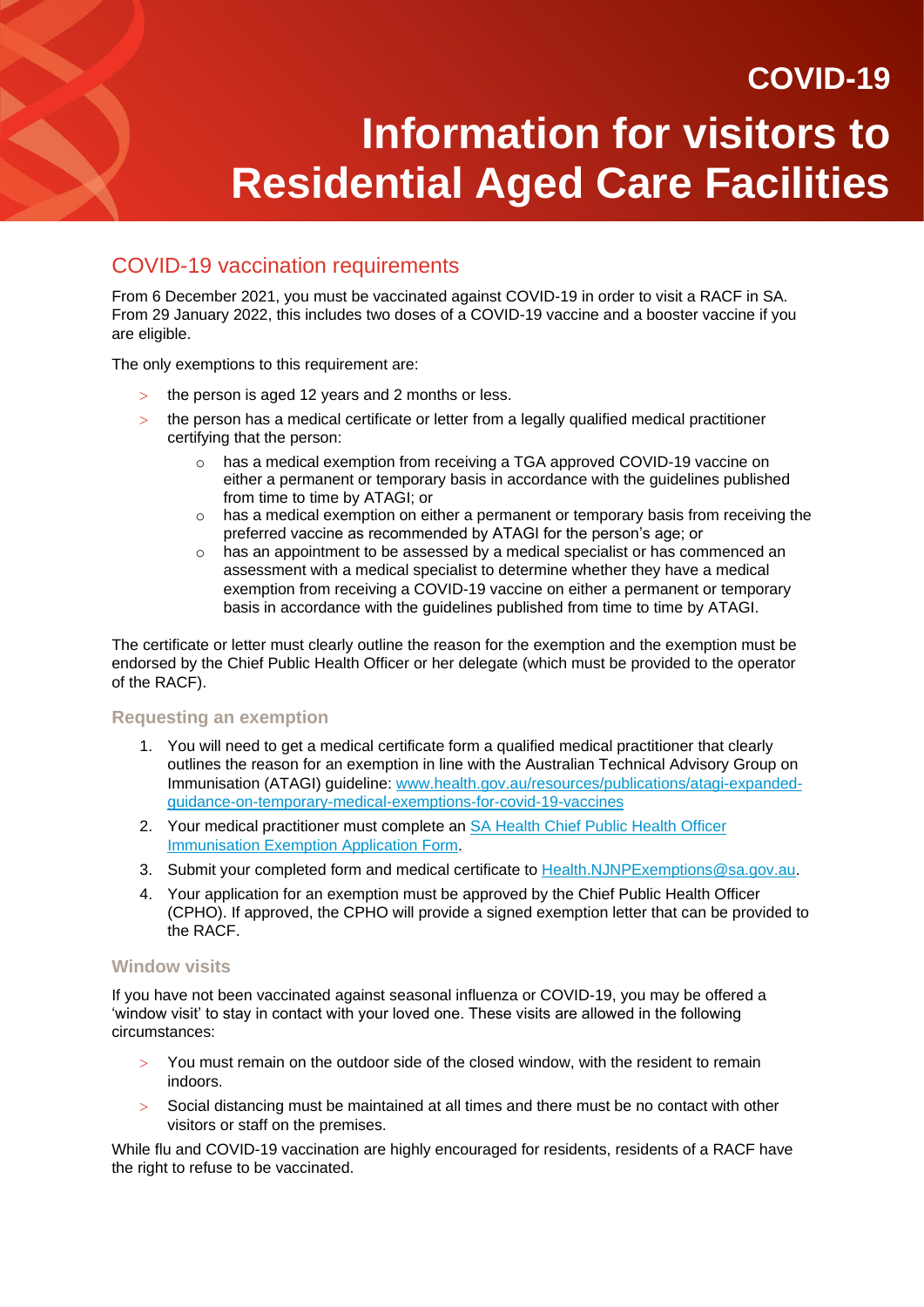### Declared outbreaks in RACF: Self-quarantine period

A COVID-19 outbreak is declared in a RACF when:

- Two or more residents of a RACF have been diagnosed with COVID-19 via rapid antigen test (RAT) or PCR test within 5 days and has been onsite at the RACF at any time during their infectious period: or
- Five or more staff, visitors and/or residents of the RACF diagnosed with COVID-19 through RAT or PCR test within past 7 days who worked/visited during their infections period.

The infectious period is generally considered to commence 48 hours prior to symptom onset or test date if asymptomatic, and to last for 7 days.

In the event of a COVID-19 outbreak, a prescribed authorised officer may declare a prescribed selfquarantine period in relation to the RACF, ending at the time declared by the prescribed authorised officer.

During a prescribed self-quarantine period, residents are prohibited from leaving the RACF, except in the following circumstances:

- for urgent medical or dental treatment; or
- for transfer to hospital; or
- $>$  for transfer to another RACF determined to be suitable by an authorised officer; or
- in order to self-quarantine at another location, including a family home, approved by an authorised officer.

#### *Note: nothing in the Direction authorises the provision of treatment of a resident that is contrary to a relevant Advanced Care Directive.*

If a resident is approved to leave the RACF to self-quarantine at a family home or other suitable location during a prescribed self-quarantine period, others residing at that location who are deemed close contacts will also be required to quarantine.

# Staying in touch

It is important to stay in regular touch with family and friends in residential aged care. In addition to visiting, this can include writing a letter, sending a postcard, talking over the phone, or video calling.

### Further information

For information, advice and resources, visit [www.sahealth.sa.gov.au/covidagedcare.](http://www.sahealth.sa.gov.au/covidagedcare)